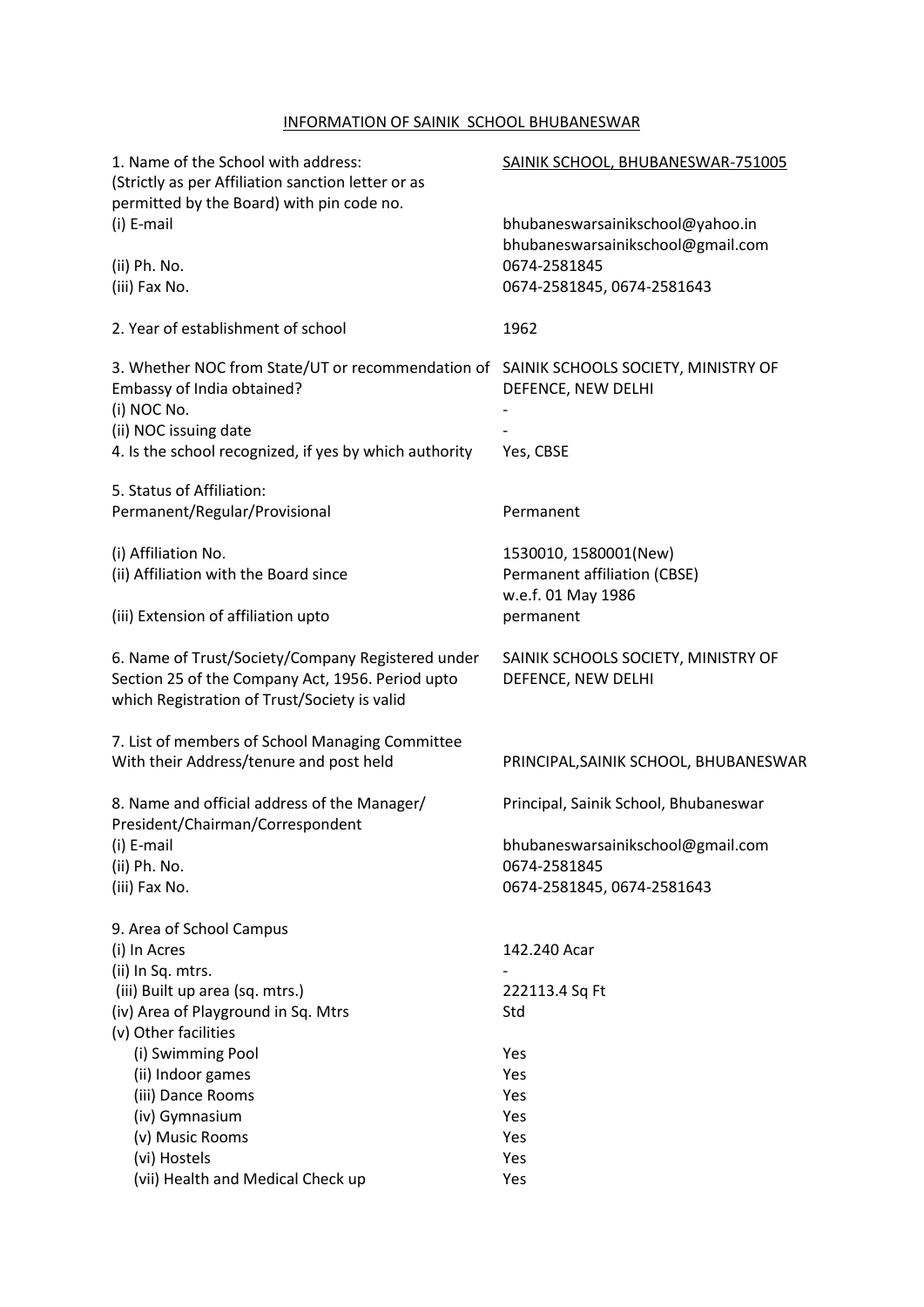| 10. Details of fee structure                                                                          | Fees                                              | <b>Other Charges</b>     |
|-------------------------------------------------------------------------------------------------------|---------------------------------------------------|--------------------------|
| (i) Pre-Nursery<br>(ii) Nursery<br>(iii) I to V<br>(iv) VI to VIII<br>$(v)$ IX to X<br>(vi) XI to XII | ₹.47,720/-<br>₹.47,720/- ₹.30,570/-<br>₹.47,720/- | ₹.29,170/-<br>₹.30,840/- |
| 11 Transport facility                                                                                 | <b>Residential School</b>                         |                          |
| (i) Own buses<br>(ii) Buses hired on contract basis<br>(iii) Details of transport charges             |                                                   |                          |

12. Particulars of teaching staff (to be updated Enclosed as Appendix-'A' time to time)

13. Details of salary being paid by the school to teaching staff/non-teaching staff (to be updated time to time)

| Designation        | Scale of Pay | Grade Pay           | % of | <b>HRA</b> | <b>FPF</b>   |
|--------------------|--------------|---------------------|------|------------|--------------|
| PGT/TGT/PRT        |              |                     | DA   |            | Contribution |
| <b>PGT -09</b>     | 9300-34800   | 6600/5400/4800      | 100% |            |              |
| $TGT - 17$         | -do-         | 5400/4800/4600/4200 |      |            |              |
| Librarian-01       |              |                     |      |            |              |
| Wksp Instructor-01 |              |                     |      |            |              |

| 14 Mode of payment of salary<br>(i) Name of the Bank through which salary is<br>drawing<br>(ii) Through single cheque transfer advice<br>(iii) Individual cheque<br>(iv) Cash | Union Bank of India, Chandrasekharpur<br>Yes |
|-------------------------------------------------------------------------------------------------------------------------------------------------------------------------------|----------------------------------------------|
| 15 Library facilities                                                                                                                                                         |                                              |
| (i) Size of the Library in sq. feet                                                                                                                                           | 1720 Sq Ft                                   |
| (ii) No. of Periodicals                                                                                                                                                       | 27                                           |
| (iii) No. of Dailies                                                                                                                                                          | 07                                           |
| (iv) No. of reference books class-wise                                                                                                                                        | XII -100                                     |
|                                                                                                                                                                               | $XI - 100$                                   |
|                                                                                                                                                                               | $X - 50$                                     |
|                                                                                                                                                                               | $IX - 50$                                    |
|                                                                                                                                                                               | VIII -30                                     |
|                                                                                                                                                                               | $VII - 30$                                   |
|                                                                                                                                                                               | $VI - 20$                                    |
| (v) No. of Magazine                                                                                                                                                           | 27                                           |
| (vi) Others                                                                                                                                                                   | Total Books =8464                            |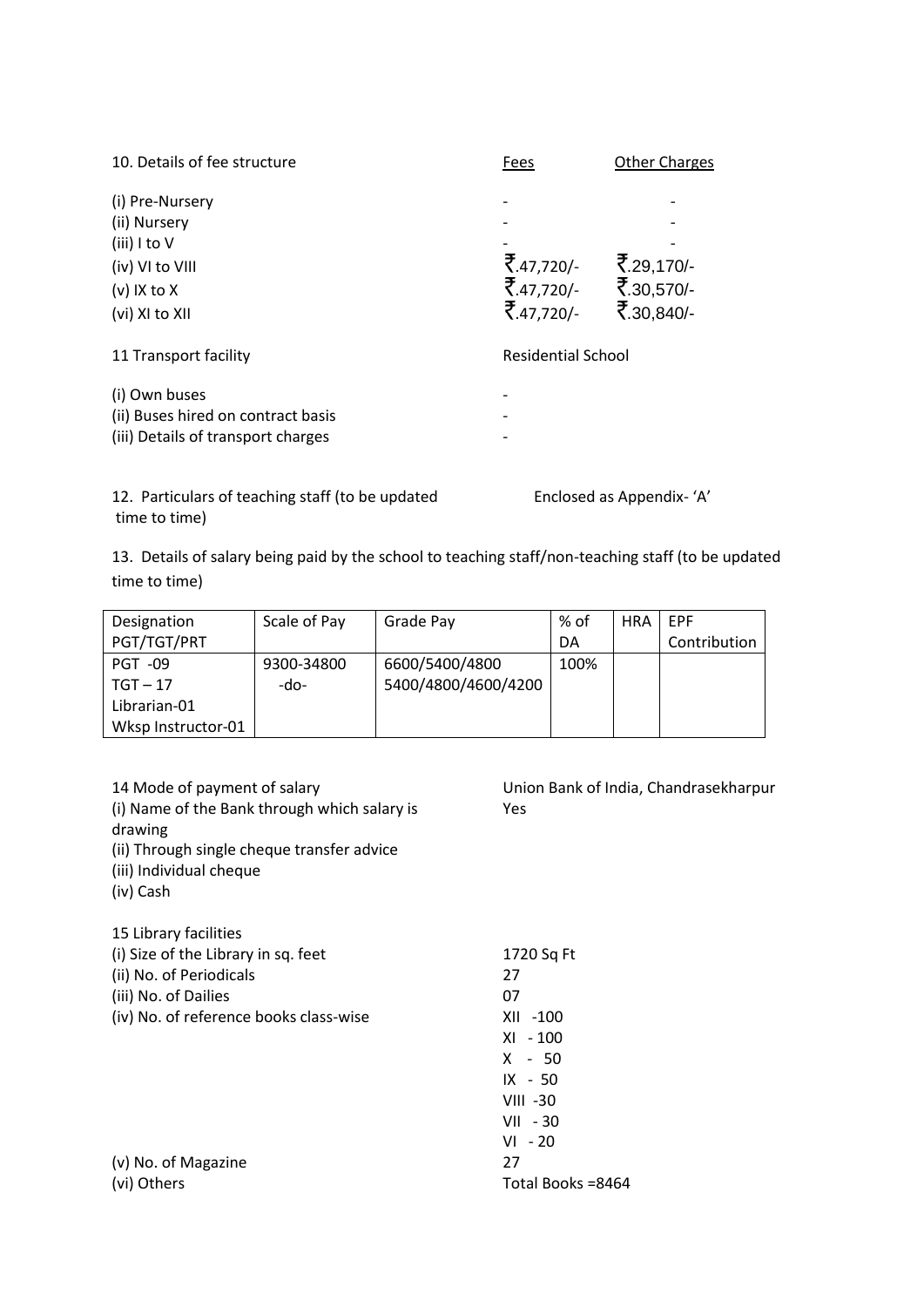16. Name of the Grievance/redressal Officer with Principal, Sainik School, Bhubaneswar E-mail ,Ph. No., Fax No. bhubaneswarsainikschool@gmail.com

0674-2581845 0674-2581845, 0674-2581643

17. Members of Sexual Harassment Committee Out side Member (Third party) Representative of Director of

18. Section wise enrolment of school for the current Current session

 Chairperson Smt Anita Tripathy, Asst Master, Hindi Member-1 Shri MR Mishra, Asst Master, S Sc. Member-2 Smt. Sabita Patra, Asst Master, S Sc. Secondary Education, Govt. of Odisha.

| <b>Class</b> | Section | Enrolment |
|--------------|---------|-----------|
| XII          | Α       | 26        |
|              | B       | 24        |
| XI           | Α       | 25        |
|              | B       | 20        |
| Χ            | Α       | 41        |
|              | B       | 40        |
|              | C       | 40        |
| IX           | Α       | 41        |
|              | B       | 40        |
|              | C       | 40        |
| VIII         | Α       | 41        |
|              | B       | 42        |
| VII          | A       | 30        |
|              | B       | 34        |
|              | C       | 30        |
| ٧I           | Α       | 46        |
|              | B       | 28        |
|              | С       | 31        |

| 19. Academic session period | From 01 Apr 2014 to 31 Mar 2015 |
|-----------------------------|---------------------------------|
| 20. Vacation period         | From 04 May 2014 to 13 Jun 2014 |
| 21. Admission period        | From April every year           |